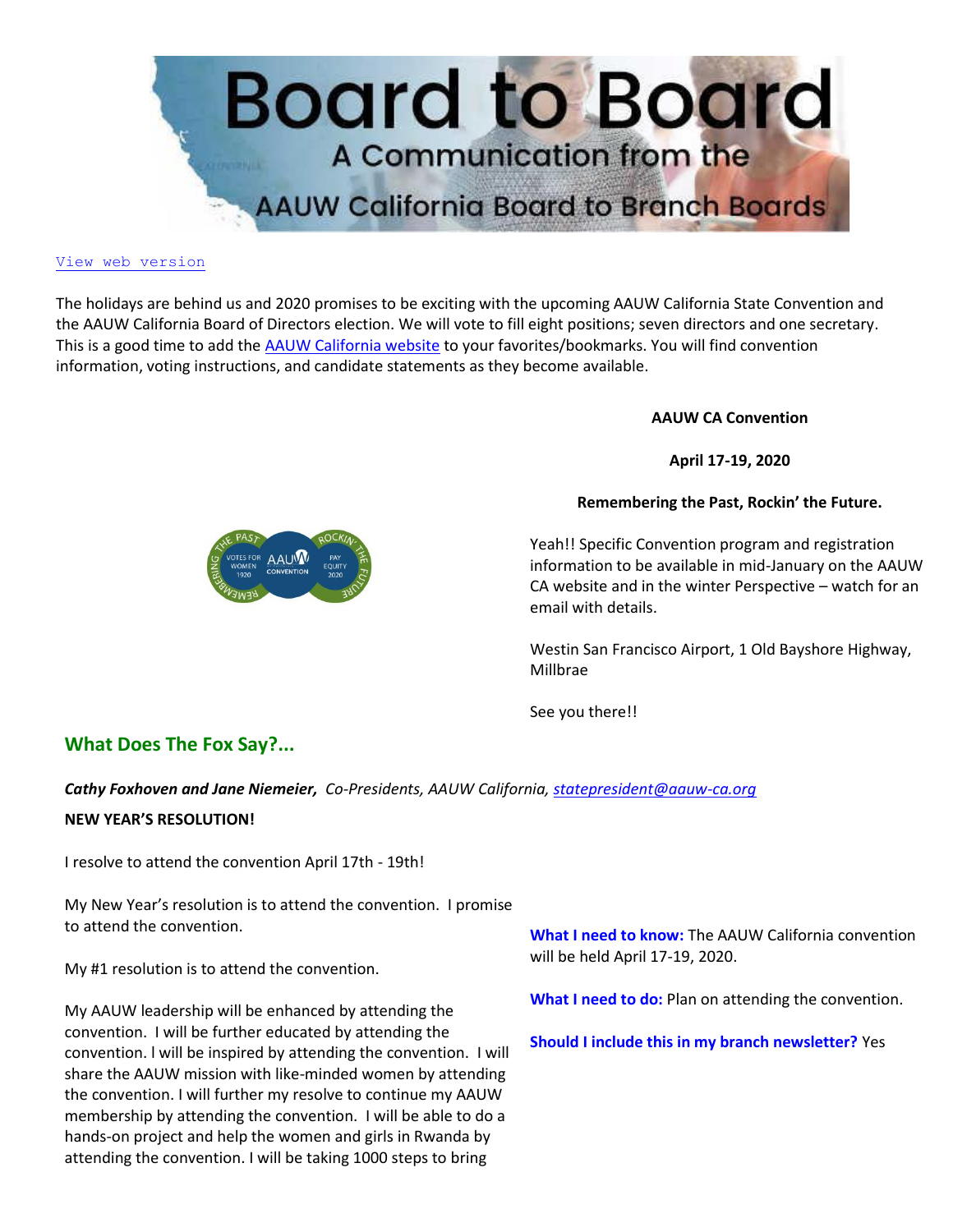equality to women and girls by attending the convention. I will CELEBRATE the 100th anniversary of women getting the right to vote when I come to the convention!

I'm sure you get the picture – plan on attending the convention!

## **AAUW FUND**

*Dianne Owens, Director, AAUW Fund Committee Chair, [aauwfund@aauw-ca.org](mailto:aauwfund@aauw-ca.org)*

### **HAPPY NEW YEAR!**

And now it is time to…

It is January 2020 and time to think about your branch Named Gifts Honoree and the State Named Gift Honoree! Your successful fundraisers are history and your donation to AAUW Fund has been sent to AAUW National by the end of 2019.

For branches, a Named Gift is a special way to pay tribute to an individual, a group, or an organization giving extraordinary service to AAUW. Branches may select one Named Gift Honoree for each \$750 contributed by the branch or branch members on or before December 31st, but limiting the number of honorees adds to the prestige of the award. The deadline to submit a request for a certificate for the Branch Named Gift Honoree is February 15th. Click [HERE](https://bor.aauw-ca.org/sendy/l/892WZcugyyn7Dp4I7u2fztNQ/J763svQNCYcsu763SHgu763T6qOQ/ecCXcdD7630rC892LGxdD763L2Nw) to complete the form. The certificate(s) will be mailed to you to present.

Each year, the AAUW California Fund Committee selects the State Named Gift honoree, an AAUW member who has done outstanding work to promote the programs and goals of AAUW Fund and/or AAUW California. An individual or a branch can submit a nomination by the deadline of February 15th. Click [HERE](https://bor.aauw-ca.org/sendy/l/892WZcugyyn7Dp4I7u2fztNQ/J763svQNCYcsu763SHgu763T6qOQ/ecCXcdD7630rC892LGxdD763L2Nw) for the State Named Gift form. The honoree will be announced at the AAUW California convention gala on Saturday, April 18, 2020.

Please plan to join us at the convention and the gala to celebrate AAUW Fund and the 100th Anniversary of Women's Right to Vote. The dates are April 17-19, 2020 at the Westin San Francisco Airport!

**What I need to know:** The deadline to request a certificate for a Branch Named Gift Honoree(s) and/or nominate someone as the State Named Gift Honoree is February 15th.

**What I need to do:** Complete and submit the forms [HERE.](https://bor.aauw-ca.org/sendy/l/892WZcugyyn7Dp4I7u2fztNQ/J763svQNCYcsu763SHgu763T6qOQ/ecCXcdD7630rC892LGxdD763L2Nw)

**Should I include this in my branch newsletter?** No, this information is for branch leaders only.

# **COLLEGE/UNIVERSITY (C/U) COMMITTEE**

*Donna Lilly, C/U Committee Chair,* [cu@aauw-ca.org](mailto:cu@aauw-ca.org)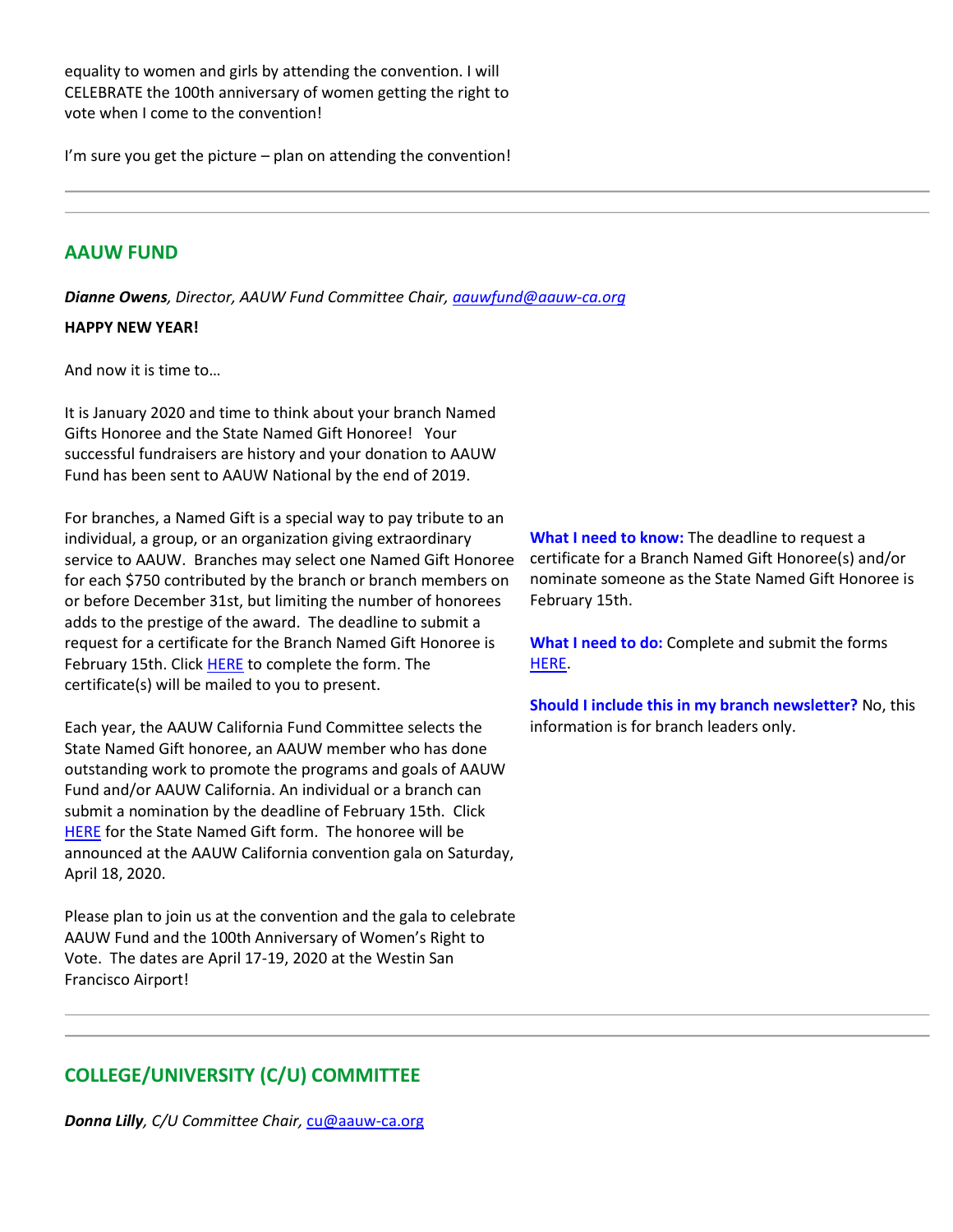### **SHARE YOUR SUCCESS STORIES**

The California College and University Committee members want to hear stories of your successful campus events and projects in 2019. We want you to share with other branch C/U chairs how you planned your event, who was included and why the event was a great success. Join the initial C/U conference call of 2020 on Monday, January 20th at 6 pm.

The conference call is limited to 20 attendees. Be sure you can participate by emailing [cu@aauw-ca.org.](mailto:cu@aauw-ca.org) We will email you the phone number and password on January 17th to enter the conference call on January 20th.

California branch presidents appointed 83 branch C/U chairs this year and the state C/U committee compiled th[e College and](https://bor.aauw-ca.org/sendy/l/892WZcugyyn7Dp4I7u2fztNQ/izFQo3w6QgUuGiPTqQFIMA/ecCXcdD7630rC892LGxdD763L2Nw)  [University Partners Data Sheet.](https://bor.aauw-ca.org/sendy/l/892WZcugyyn7Dp4I7u2fztNQ/izFQo3w6QgUuGiPTqQFIMA/ecCXcdD7630rC892LGxdD763L2Nw)

**What I need to know:** There will be a C/U conference call on Monday, January 20th for the C/U branch chairs.

**What I need to do:** Ensure the C/U branch chair knows about this conference call and submit a request to join it.

**Should I include this in my branch newsletter?** No, this information is for branch leaders only.

## **COMMUNICATIONS**

*Sandi Gabe, Director, Communications Committee Chair*, *[communications@aauw-ca.org](mailto:Communications@aauw-ca.org)*

## **IT'S HERE! AN EASY WAY TO MEASURE HOW ACTIVE YOUR MEMBERS ARE**

Do you ever complain that your members just don't participate?

How do you know for sure?

Too often, we just guess. Now, the AAUW California Communications Committee has answered the Membership Committee's call to develop an easy-to-use tool that will track how active your members are in your branch activities. It's a simple spreadsheet that you can customize and use to count attendance at all your branch meetings, interest groups, fundraisers, etc. which will give you a true measure of your members' overall engagement.

Why would this be helpful?

You can:

- Understand not just how MANY members you have, but how ACTIVE they are. Active members are what you need. They are loyal, contribute time and money, are more likely to renew, and will recommend AAUW to others.
- See which individual members are most and least active and reach out accordingly.
- Help your Nominating Committee identify active members who might make good leaders.

**What I need to know:** There is a new easy-to-use tool that will track how active your members are in your branch activities.

**What I need to do:** Ensure that appropriate members know about this tool and about the January 22nd conference call that will demonstrate how it works.

**Should I include this in my branch newsletter?** No, this information is for branch leaders only.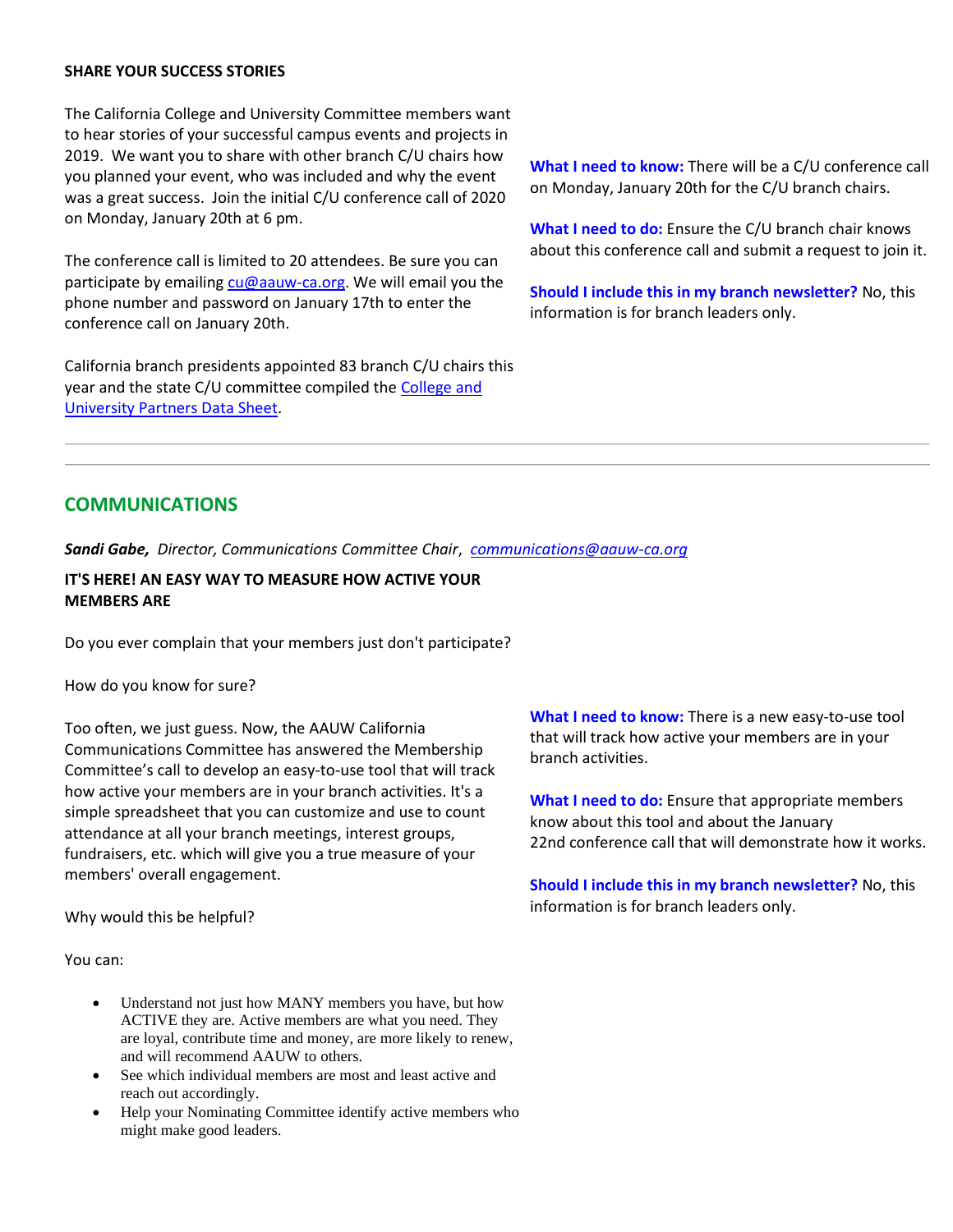- Use the tracking sheet to set measurable goals for next year. "We want to improve participation by X%!"
- See which branch activities are most valued by your members to help with planning for next year.

It will be easy to get started with the Participation Tracking Form and easy to maintain. Click **HERE** to download the instructions and tracking tool.

To be sure you understand how it works, an online discussion and demonstration will be held Wednesday, January 22nd at 5:30 pm. Click **HERE** to join the Google Hangout online meeting.

Be sure to attend, along with anyone else you might ask to help maintain this participation report. You'll be amazed at what it can tell you!

# **Branch Support**

*Sharyn Siebert, Director, Branch Support Committee Chair[, branch@aauw-ca.org](mailto:branch@aauw-ca.org)*

## **IT'S OK TO BRAG!**

As we enter the year 2020 and a new decade (YIKES--I can hardly believe I am writing these numbers), we are looking forward to a busy time for AAUW California. The April convention is shaping up to be an exciting event, and we hope you all plan to attend.

Our 120+ branches & Interbranch Councils (IBCs or districts) all do remarkable things and have wonderful ideas. As our AAUW California board makes our quarterly phone calls, we are enlightened as to how clever and remarkable you all are. I encourage you to share via Branch Brag displays at the convention. The parameters for these will be in the winter issue of the *California Perspective*.

The convention is a huge undertaking, and we need volunteers to help out in various capacities. What a great way to meet fellow members and network! Please consider how you might be of assistance. Further details will be forthcoming on how to volunteer.

See you in April, when I look forward to sharing the experience of another excellent AAUW California convention.

**What I need to know:** There will be a Branch Brag area at the convention and the convention will need many volunteers.

**What I need to do:** Consider if your branch wants to provide a display in the Branch Bag area and encourage branch members to volunteer.

**Should I include this in my branch newsletter?** Yes

# **PROJECT OVERSIGHT**

*Carol Holzgrafe, Project Oversight Committee Chair[, oc@aauw-ca.org](mailto:oc@aauw-ca.org)*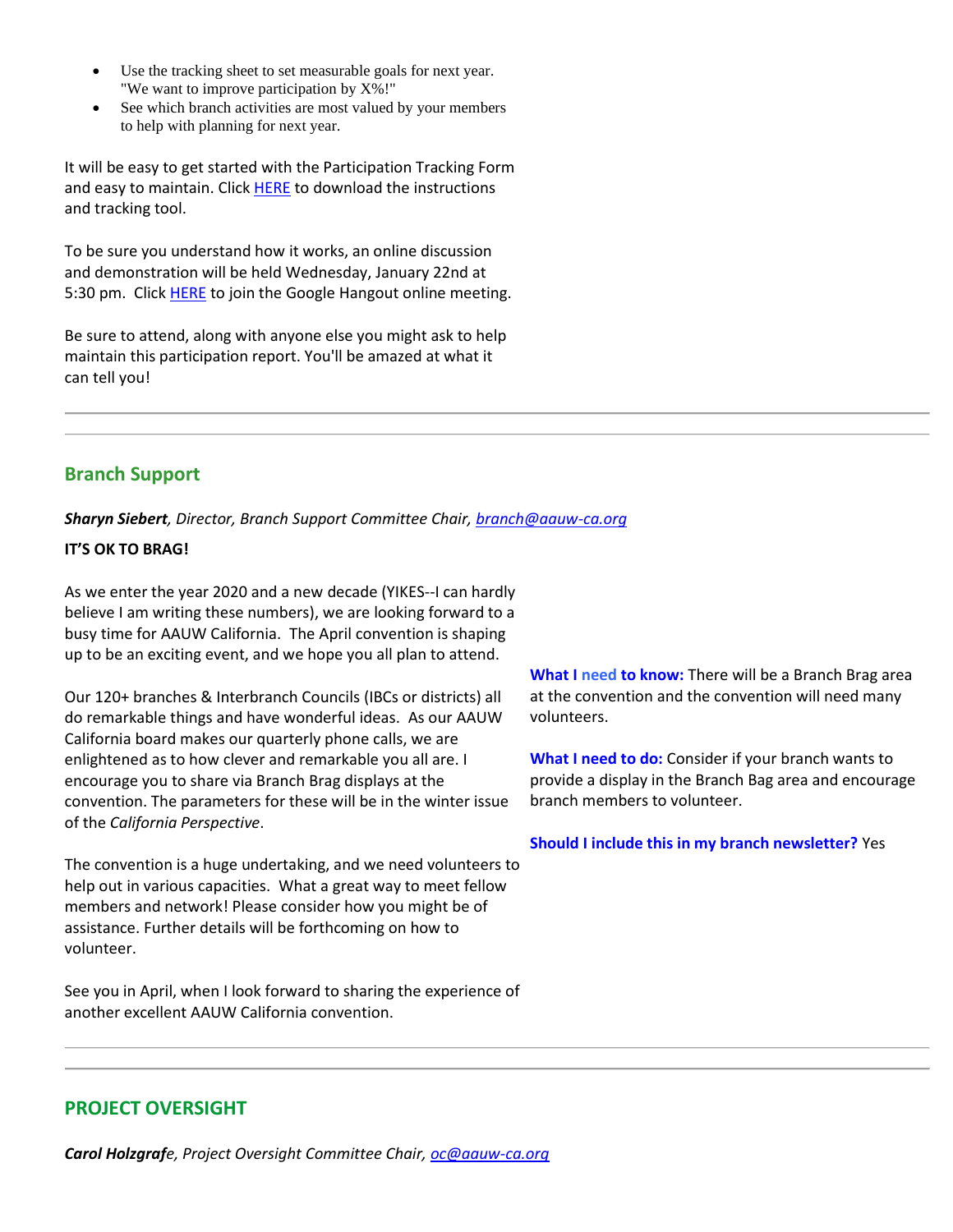#### **NEED FINANCIAL ASSISTANCE FOR A NEW PROJECT?**

Is your branch planning a new project that could use some funding? If so, consider applying for an AAUW California State Project Grant. Clic[k HERE](https://bor.aauw-ca.org/sendy/l/892WZcugyyn7Dp4I7u2fztNQ/L417YNLNOd2pQqL8tOjvyA/ecCXcdD7630rC892LGxdD763L2Nw) to find more details and the updated application form. March 1, 2020, is the deadline to apply for a grant up to \$500. Mission-based projects will have an edge.

**What I need to know:** AAUW California will provide financial assistance to branches, other affiliated entities or individual members that propose a potential new state project. March 1st is the deadline to apply.

**What I need to do:** Check out the website for more details.

**Should I include this in my branch newsletter?** No, this information is for branch leaders only.

## **LEADERSHIP DEVELOPMENT**

*Elaine Johnson, Director, Leadership Development Committee Chair, [leaderdev@aauw-ca.org](mailto:leaderdev@aauw-ca.org)*

## **OPPORTUNITY KNOCKS: PROVIDING FOR GROWTH**

As AAUW members, we have the chance to respond to opportunity when it knocks. By taking on leadership roles at the branch or state level, we are afforded an opportunity to contribute as well as to benefit. The good news is that support is available for anyone who is willing to become a leader. AAUW California has one-day leadership training events (Leadership Days), regional workshops, and webinars to help build your skills. There are also some wonderful tools available on the national website AAUW.org, including the ["Leader Essential"](https://bor.aauw-ca.org/sendy/l/892WZcugyyn7Dp4I7u2fztNQ/hTLc6HYqCIM8Rh0f7YogTQ/ecCXcdD7630rC892LGxdD763L2Nw) training materials.

If you need some inspiration to become a leader a great resource What I need to do: Consult the AAUW California and is the November 2019 Issue of National Geographic that focuses on Women: A Century of Change.

As we move into the year 2020, we can celebrate the passage of the 19th Amendment granting women the right to vote. We can also celebrate the talents that each of us brings to our organization.

#### **Action is in progress:**

TBD: Leadership Development Workshop in Marin

April 17-19: Leadership Development Workshop at the convention

TBD: Leadership Development Workshop in Southern California.

**What I need to know:** Support is available to help develop leadership skills that will benefit both yourself and AAUW.

AAUW National websites for leadership development events and materials.

**Should I include this in my branch newsletter?** Yes, members interested in leading your branch could learn about the support that is available.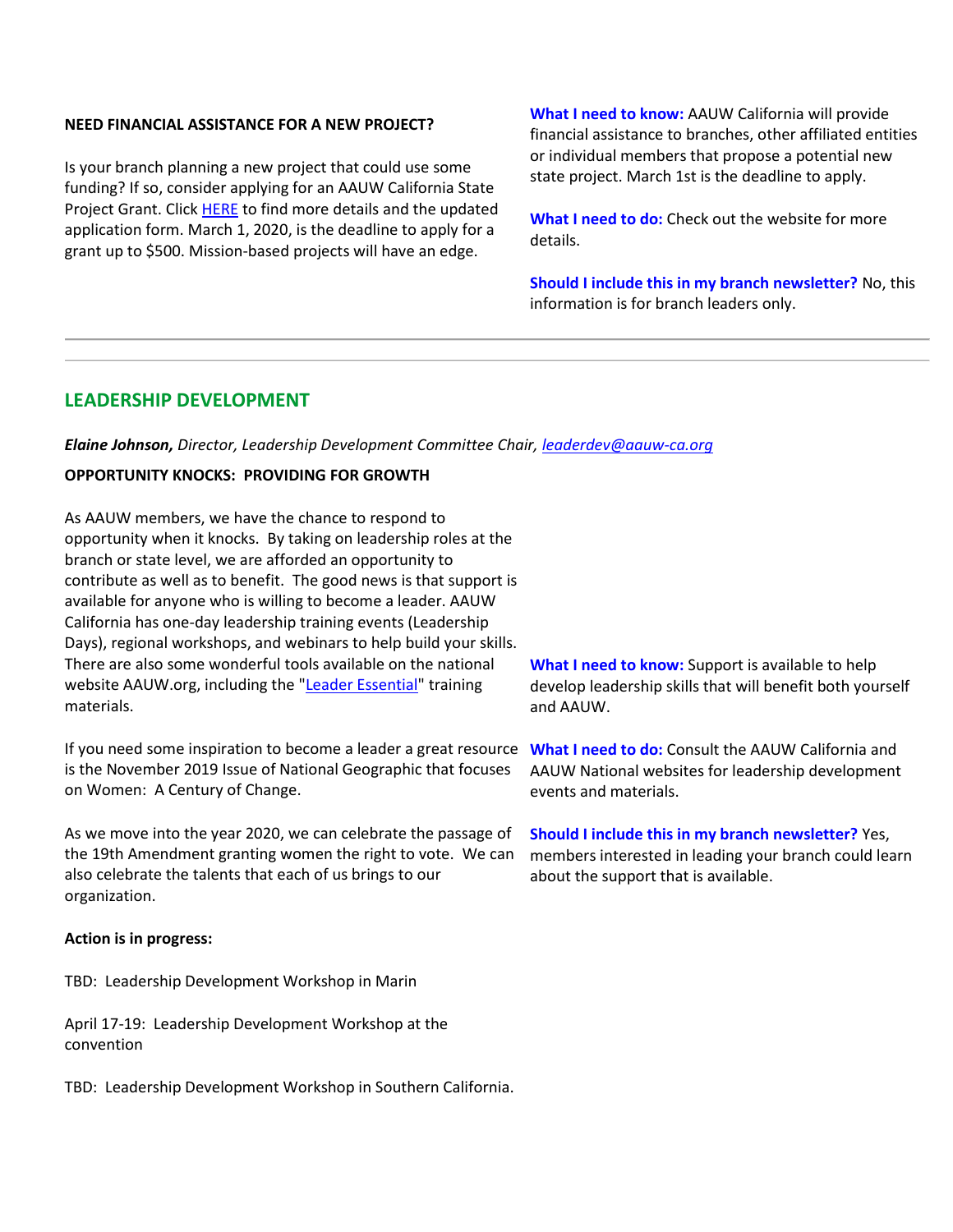Alignment of this committee with the strategic plan of AAUW California.

Please contact the Leadership Development Committee chair to add your requests and ideas for your branch.

Members of the Leadership Committee are happy that they each said yes to a leadership role and hope you will do so as well.

## **NOMINATIONS & ELECTIONS**

*Janice Lee, Nominations & Elections Chair, [nominating@aauw-ca.org](mailto:nominating@aauw-ca.org)*

### **IT'S NOT TOO LATE**

**YOU** can still nominate a candidate

or **YOU** can still run for a director or secretary position on AAUW California's Board of Directors.

**YOU** can still make an impact and use your skills and talents and commitment to moving AAUW California forward.

All applications must be in by April 4, 2020.

Eight candidates have already sent in their applications. Click [HERE](https://bor.aauw-ca.org/sendy/l/892WZcugyyn7Dp4I7u2fztNQ/vD7qc2hmeJD6XF09j3XBsA/ecCXcdD7630rC892LGxdD763L2Nw) to see who they are and read their statements.

Have questions or need clarification on board responsibilities? Give me a call: 323-687-3269 or email us[: nominating@aauw](mailto:nominating@aauw-ca.org)[ca.org](mailto:nominating@aauw-ca.org)

Clic[k HERE](https://bor.aauw-ca.org/sendy/l/892WZcugyyn7Dp4I7u2fztNQ/ezMDFUOgnYHBxrwFBePdXA/ecCXcdD7630rC892LGxdD763L2Nw) to check out details on our website.

**What I need to know:** April 4th is the deadline for nominating a candidate or applying for a position on the AAUW California's Board of Directors.

**What I need to do:** Consider being a candidate for the AAUW California's Board of Directors.

**Should I include this in my branch newsletter?** Yes

## **PROGRAMS**

#### *Lynne Batchelor, Secretary, and Judy Cavin Brown, Program Co-Chairs, [Program@aauw-ca.org](mailto:nominating@aauw-ca.org)*

## **QUESTION: HOW CAN YOUR BRANCH SUPPORT OUR MISSION AND MAKE AN IMPACT IN A WAY THAT DOESN'T REQUIRE FUNDRAISING?**

Answer: Through mission-based programs that educate our members and the public about AAUW. Your branch programs, projects, and events demonstrate our commitment to the AAUW mission both to our members and to the community while also serving as a vehicle to attract and retain members. A major goal of the Program Committee is to have every branch provide a

**What I need to know:** The Program Committee selects exemplary mission-based programs to recognize at the Convention by reading branch newsletters or through an application process.

**What I need to do:** Ensure that your branch newsletters are being submitted to the state so your programs will be noted. Alternately, you can complete the Program Recognition Application availabl[e HERE.](https://bor.aauw-ca.org/sendy/l/892WZcugyyn7Dp4I7u2fztNQ/NdNMpdLyNVT763GGe0ZVB5pA/ecCXcdD7630rC892LGxdD763L2Nw)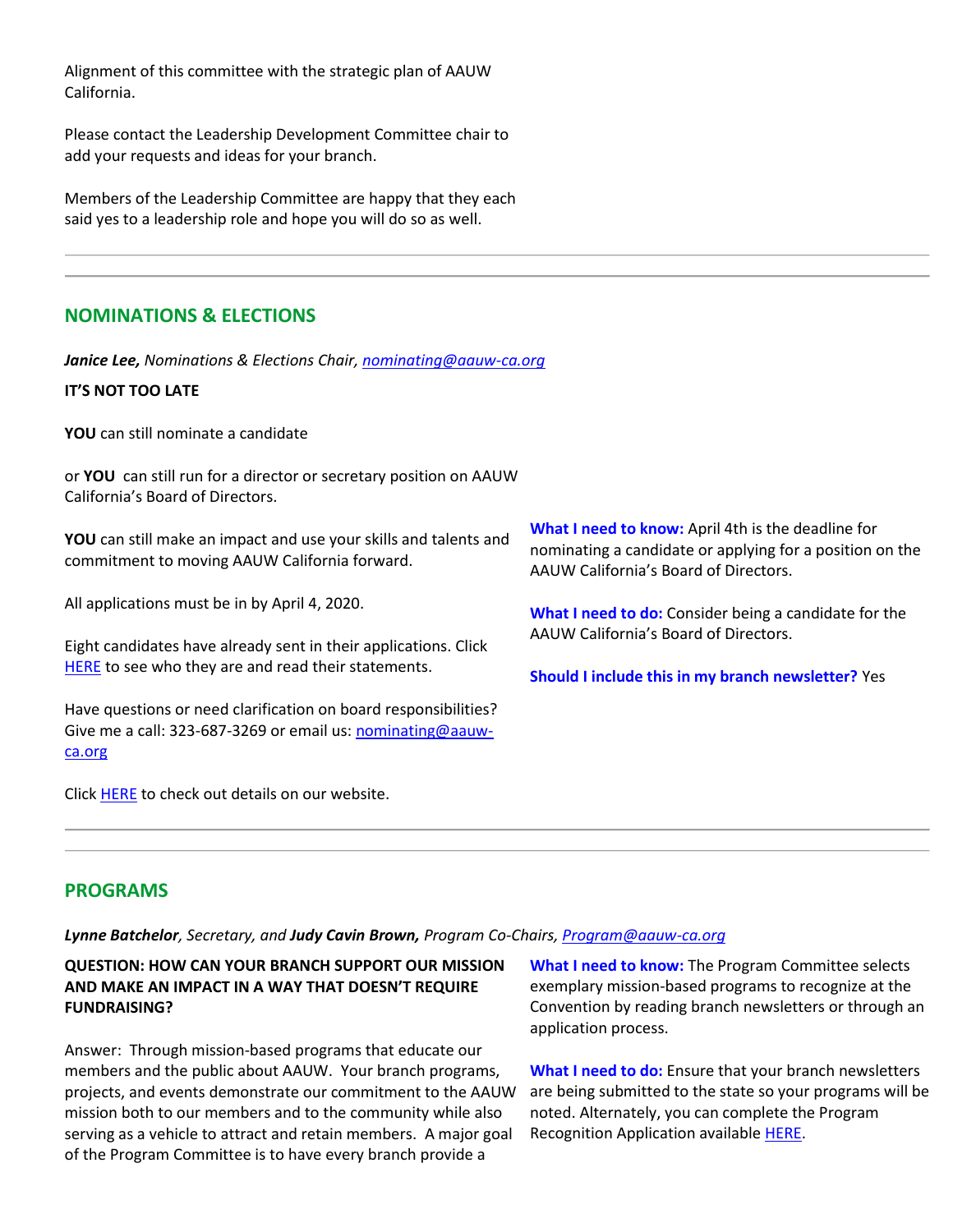minimum of two mission-based general meetings, projects or events every year.

Please ensure that your newsletters are being sent to the State. If your branch does not send its newsletter to the state, please send it to [branchnewsletters@aauw-ca.org](mailto:branchnewsletters@aauw-ca.org) so that we can learn about your program activities. By reading these newsletters, the state board finds wonderful program ideas to share with other branches. At the convention, we will recognize exemplary programs so that other branches may replicate/modify them.

If you have not been sending your newsletters and you have a program, project or event which you would like to share, please click [HERE](https://bor.aauw-ca.org/sendy/l/892WZcugyyn7Dp4I7u2fztNQ/NdNMpdLyNVT763GGe0ZVB5pA/ecCXcdD7630rC892LGxdD763L2Nw) to complete an online application. The criteria are that it is mission-based and can be replicated by other branches. The application deadline is April 1st.

**Should I include this in my branch newsletter?** No, this information is for branch leaders only.

# **PUBLIC POLICY**

*Kathleen Harper, Director, and Sue Miller, Public Policy Committee Co-Chairs, [publicpolicy@aauw-ca.org](mailto:PublicPolicy@aauw-ca.org)*

### **2020 OFF TO A BUSY START FOR PUBLIC POLICY**

Three important public policy events are coming up in the first three months of 2020. It's time to start planning:

- The 4th Annual Women's March will be held on Saturday, January 18th. The AAUW California Board will meet in San Diego that day and will join San Diego branches in a show of support for AAUW public policy priorities. Click **HERE** find a location and time near you.
- Don't forget, the California primary has moved from June to March 3rd. Public Policy co-chair Sue Miller has written an excellent article for branch newsletters on how to GOTV (Get Out the Vote). Be sure to check it ou[t HERE.](https://bor.aauw-ca.org/sendy/l/892WZcugyyn7Dp4I7u2fztNQ/NgODqOxzIjTypYAvZDKIew/ecCXcdD7630rC892LGxdD763L2Nw)
- Finally, a bit of good news on the Gender Gap: Equal Pay Day will be recognized on March 31st this year, a whole week earlier than the past three years. But the bad news is, the gap still exists. Consider tabling on a local campus to raise awareness among college students, or host a Cocktails & Convos evening at a local wine bar to get a dialogue going in your community. Click **HERE** for all the information you need. on the Gender Pay Gap.

These events offer a variety of opportunities for engaging your members in public policy work. Get three or four different members to work each event, and voilà, you'll find yourself with a public policy committee!

**What I need to know:** 2020 is starting off with several public policy updates and events which would interest branches.

**What I need to do:** Add the appropriate events to your branch calendar and consider organizing activities around them.

**Should I include this in my branch newsletter?** Yes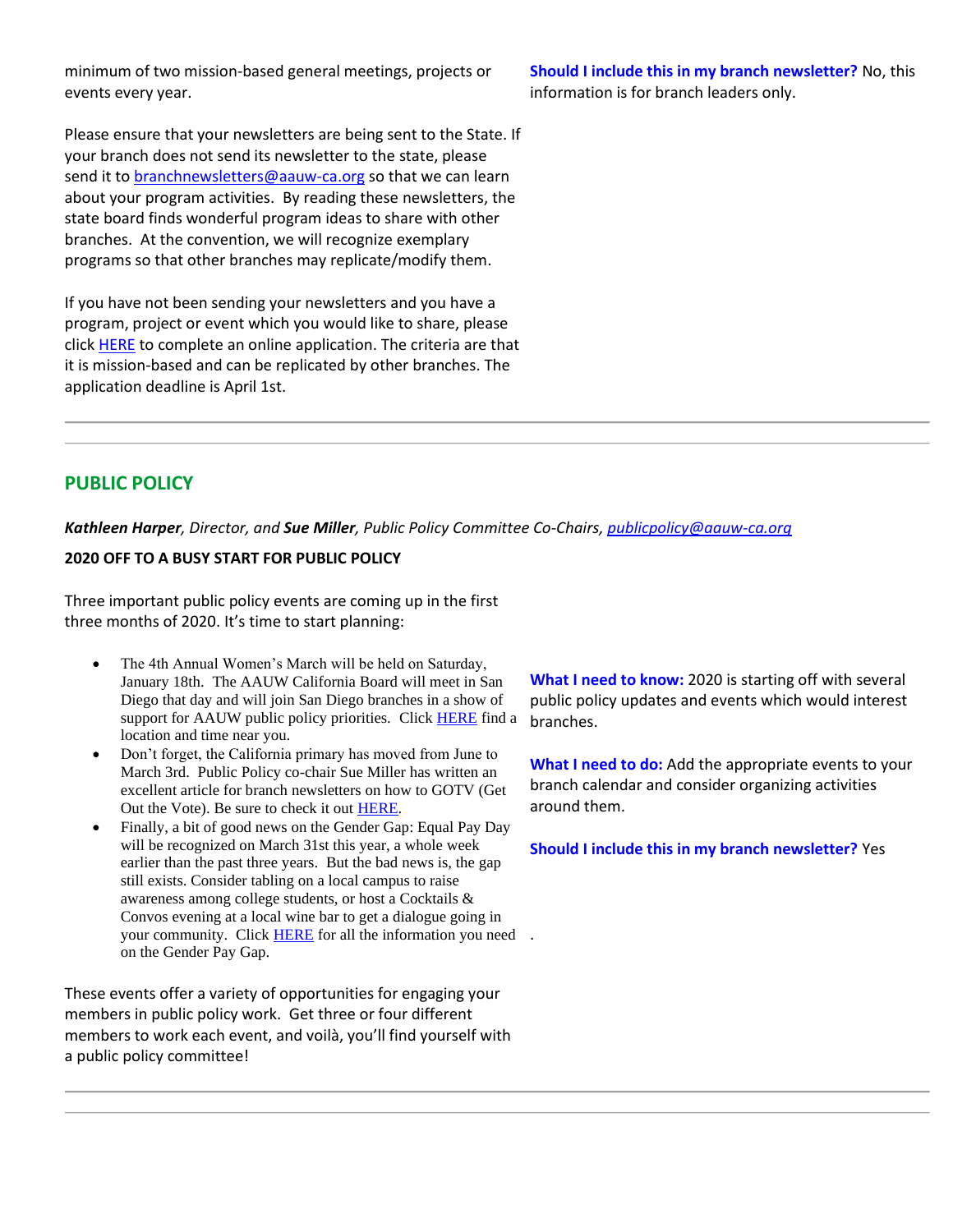## **TECH TREK**

*Susan Negrete, and Alice Hill, Tech Trek State Co-Coordinators, [techtrek@aauw-ca.org](mailto:techtrek@aauw-ca.org)*

**2020 TECH TREK SEASON'S BYWORDS: COMPLIANCE AND RISK MANAGEMENT!**

#### **Time to Focus on Branch Packets & Team Member Training!**

- **New Branch Coordinator or BCs with New Email Info?** Contact Co-Coordinators ASAP to be updated on California's Tech Trek email distribution: [techtrek@aauw-ca.org](mailto:techtrek@aauw-ca.org)
- **Branch Forms & Materials:** The most current California branch packet forms and materials ar[e HERE.](https://bor.aauw-ca.org/sendy/l/892WZcugyyn7Dp4I7u2fztNQ/Eg6yfCDyq37AqB7W1pUDdQ/ecCXcdD7630rC892LGxdD763L2Nw) Don't forget the packet contains three files to download and unzip. The password to access the information is: **aauwca**
- **Branch Packet Forms & Compliance:** Branch and camp leaders are not allowed to change or modify the 2020 materials without California Co-Coordinators' review and change authorization. Please contact the California Co-Coordinators for support if there are concerns or questions about a form or how to use it.
- **The signed 2020 Code of Conduct Form is due by January 31, 2020.** Branches unable to meet the deadline must contact the Co-Coordinators at [techtrek@aauw-ca.org](mailto:techtrek@aauw-ca.org)
- **SPF (Special Projects Fund) New Email Address:** [spf](mailto:spf-ca.finance@aauw.net)[ca.finance@aauw.net](mailto:spf-ca.finance@aauw.net)
- **Still have 2020 Training or Materials Questions?** The California Co-Coordinators are here to help – don't make assumptions - contact us to ensure clarity and compliance!

**Branch Tech Trek Teams:** Got Questions? Both Tech Trek Co-Coordinators can be contacted via one email address: **Alice Hill & Susan Negrete**: [techtrek@aauw-ca.org](mailto:techtrek@aauw-ca.org)

Thanks to the participating Tech Trek branches for submitting the Memorandum of Understanding (MOU) to participate in the 2020 camp season.

We're looking forward to another great year of STEM and campus experiences for our campers!

**What I need to know:** 2020 Tech Trek Branch Packets can be downloaded from the AAUW California website. The signed 2020 Code of Conduct Form is due by January 31.

**What I need to do:** Share this information with your branch Tech Trek coordinator and assure that all key people have read the packet thoroughly.

**Should I include this in my branch newsletter?** No, this information is for the Tech Trek committee only.

### **WEBSITE/SOCIAL MEDIA**

*Sandi Gabe, Director, Webmaster, [webteam@aauw-ca.org](mailto:webteam@aauw-ca.org)*

#### **FORMS, FORMS, WHEREFORE ART THOU, FORMS?**

Are you tired of looking for the right form on the AAUW California website and not finding it? We heard you and created a solution!

**What I need to know:** Many of the most commonly used forms, applications, etc. are now listed in one easy-touse place.

**What I need to do:** Review the list to see what is included.